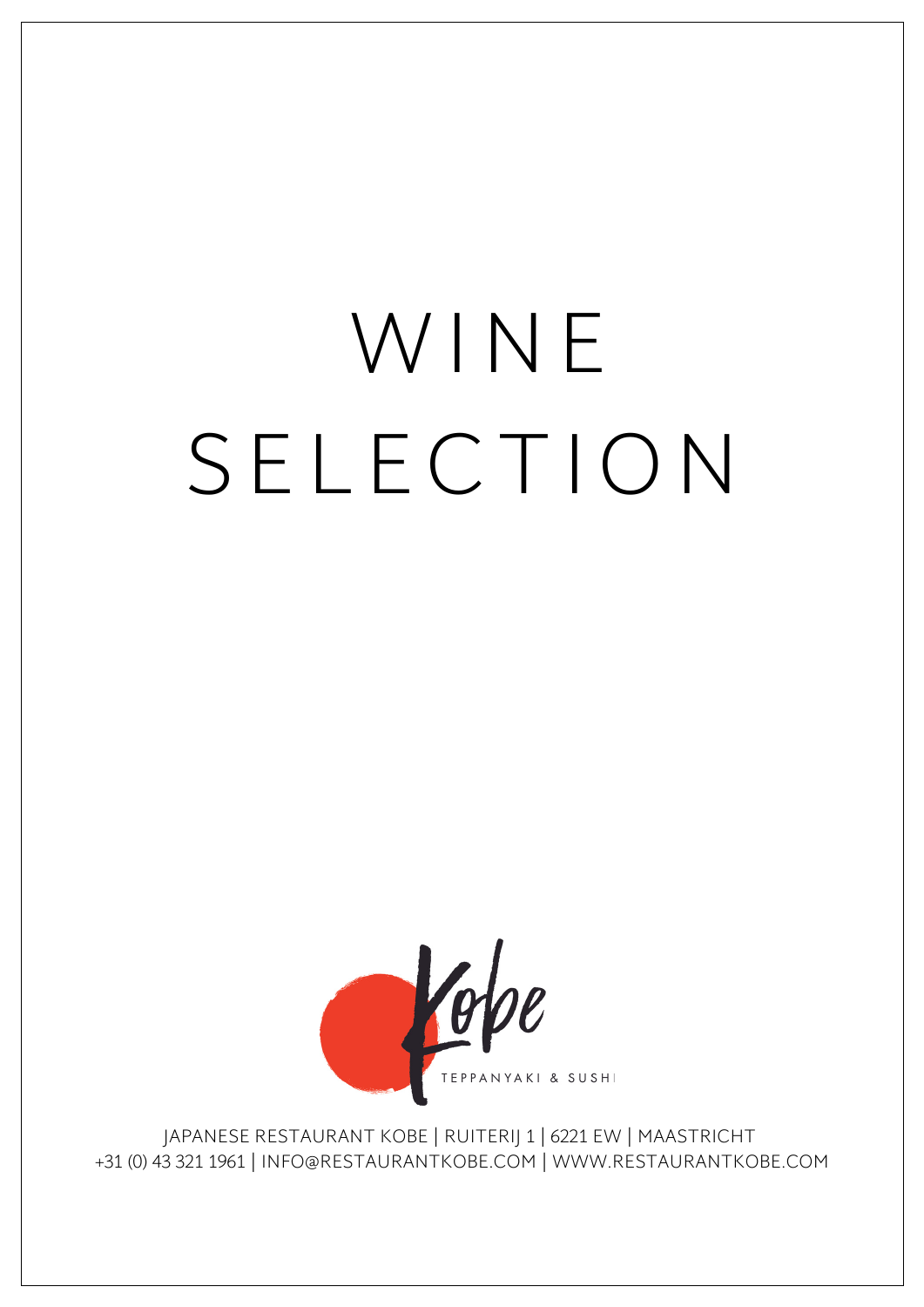# WINELIST **WHITE**

#### **DE GRENDEL CHARDONNAY-VIOGNIER 2021**

Country: South Africa, Region: West-Cape, Grape: Chardonnay, Viognier €5.50 / €27.50

#### S**CHMITT-SOHNE BERNKASTELER KABINETT RIESLING (SEMI-SWEET) 2020**

Country: Germany, Region: Mosel, Grape: Riesling €5.50 / €27.50

#### **KONO MARLBOROUGH SAUVIGNON BLANC 2021**

Country: New-Zealand, Region: Marlborough, Grape: Sauvignon Blanc €7.50 / €35.00

#### **I CASTELLI PINOT GRIGIO 2020**

Country: Italy, Region: Veneto, Grape: Pinot Grigio €8.00 / €40.00

#### **NIK WEIS SCHIEFER RIESLING 2020**

Country: Germany, Region: Mosel, Grape: Riesling €8.50 / €45.00

#### **KURAMBON SOL LUCET KOSHU 2018**

Country: Japan, Region: Koshu Valley, Kyoto, Grape: Koshu €9.00 / €50.00

#### **DOMAINE LOUIS MOREAU CHABLIS 1ER CRU 2018**

Country: France, Region: Chablis, Grape: Chardonnay €55.00

#### **PIERRE LAVIGNE LE VAL DORÉ SANCERRE 2017**

Country: France, Region: Sancerre, Grape: Sauvignon Blanc €58.00

#### **CHARLES DUPUY POUILLY-FUMÉ 2020**

Country: France, Region: Loire, Grape: Sauvignon Blanc €62.00

#### **REMOISSENET PÈRE & FILS PULIGNY MONTRACHET 2018**

Country: France, Region: Bourgogne, Grape: Chardonnay €89.00

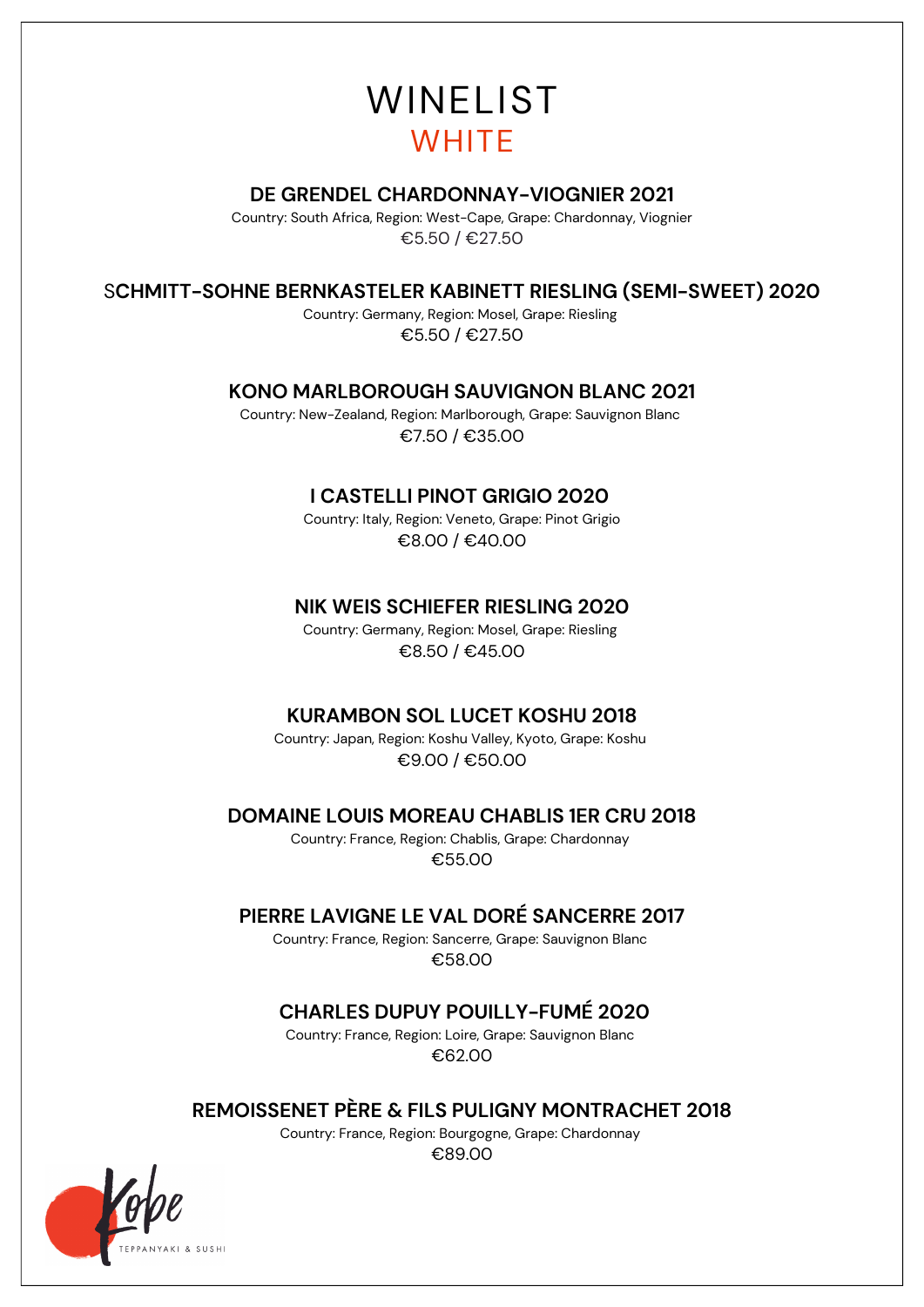### RED

#### **DE GRENDEL CABERNET SAUVIGNON MERLOT 2020**

Country: South Africa, Region: West-cape, Grape: Cabernet, Sauvignon, Merlot €5.50 / €27.50

#### **VILLA SALETTA CHIANTI DOCG 2018**

Country: Italy, Region: Tuscany, Grape: Sangiovese, Cabernet sauvignon, Merlot €8.00 / €40.00

#### **JAMIESON RANCH WHIPLASH ZINFANDEL 2018**

Country: United States of America, Region: Lodi, Grape: Zinfandel €8.50 / €44.00

#### **BODEGAS MURIEL RIOJA GRAN RESERVA 2012**

Country: Spain, Region: Rioja Grape:Tempranillo €9.50 / €48.00

#### **GÉRARD BERTRAND CHÂTEAU DE VILLAMAJOU GRAND VIN 2017**

Country: France, Region: Languedoc-Roussillon, Grape: Carignan, Syrah €53.00

#### **SPERI VALPOLICELLA RIPASSO BIO 2019**

Country: Italy, Region: Veneto, Grape: Corvina, Veronese, Corninone, Rondinella, Molinera €57.00

#### **DOMAINE USSEGLIO CHÂTEAUNEUF-DU-PAPE ROUGE BIO 2019**

Country: France, Region: Côtes du Rhône, Grape: Mouvedre, Cinsault, Grenache noir, Syrah €62.00

#### **GIACOMO GRIMALDI BAROLO 2017**

Country: Italy, Region: Piemont, Grape: Nebbiolo €14.50 / €70.00

**REMOISSENET PÈRE & FILS GEVREY-CHAMBERTIN 2015**

Country: France, Region: Bourgogne, Grape: Pinot Noir €85.00

**ALLEGRINI AMARONE DELLA VALPOLICELLA CLASSICO 2015**

Country: Italy, Region: Veneto, Grape: Corvina veronese, Oseleta, Rondinella €21.50 / €99.00